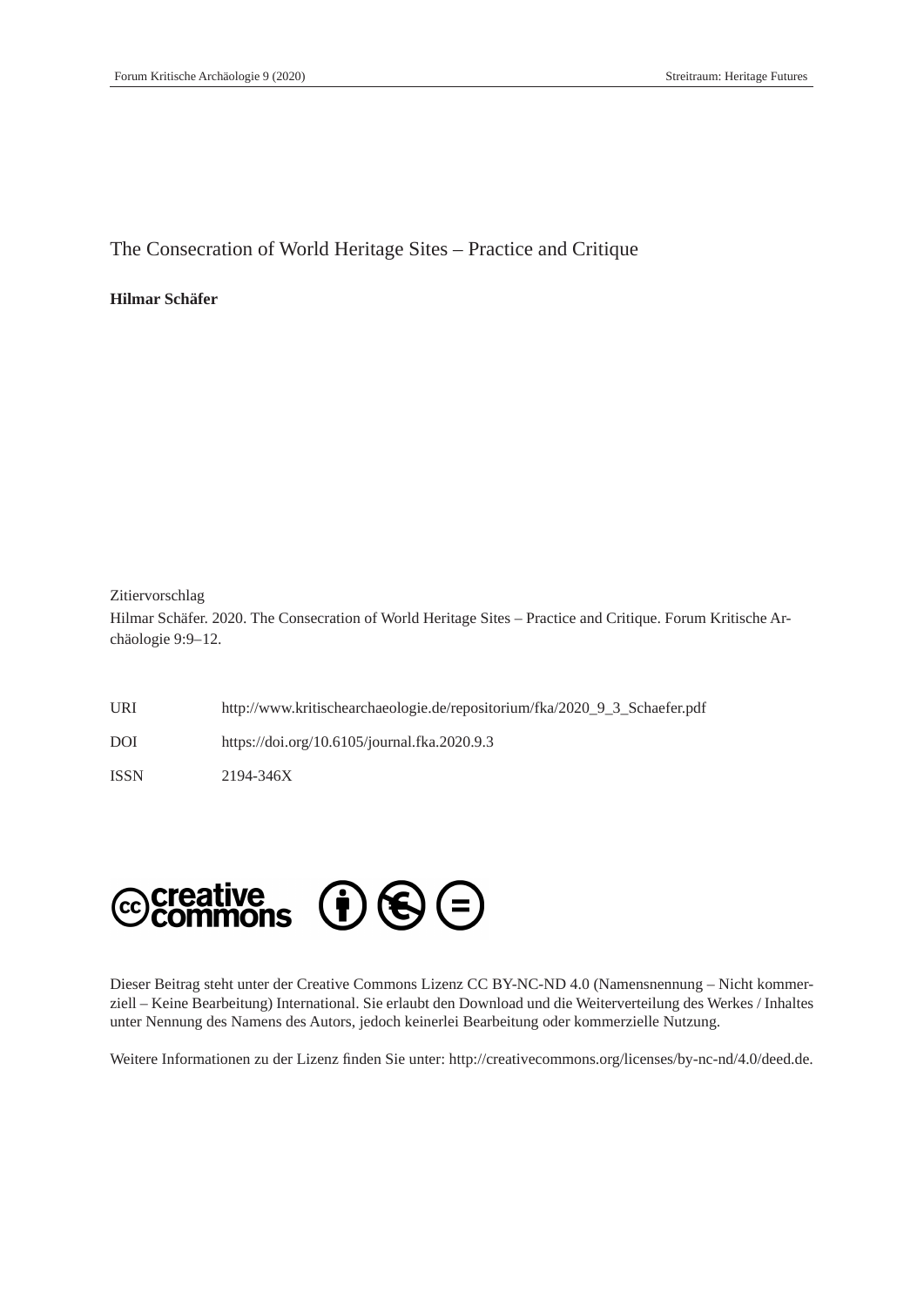# The Consecration of World Heritage Sites – Practice and Critique

# **Prof. Dr. Hilmar Schäfer**

Humboldt-Universität zu Berlin, hilmar.schaefer@hu-berlin.de

## **Keywords**

consecration, ethnography, UNESCO, World Heritage

### **Schlagwörter**

Ethnografie, Konsekration, UNESCO, Welterbe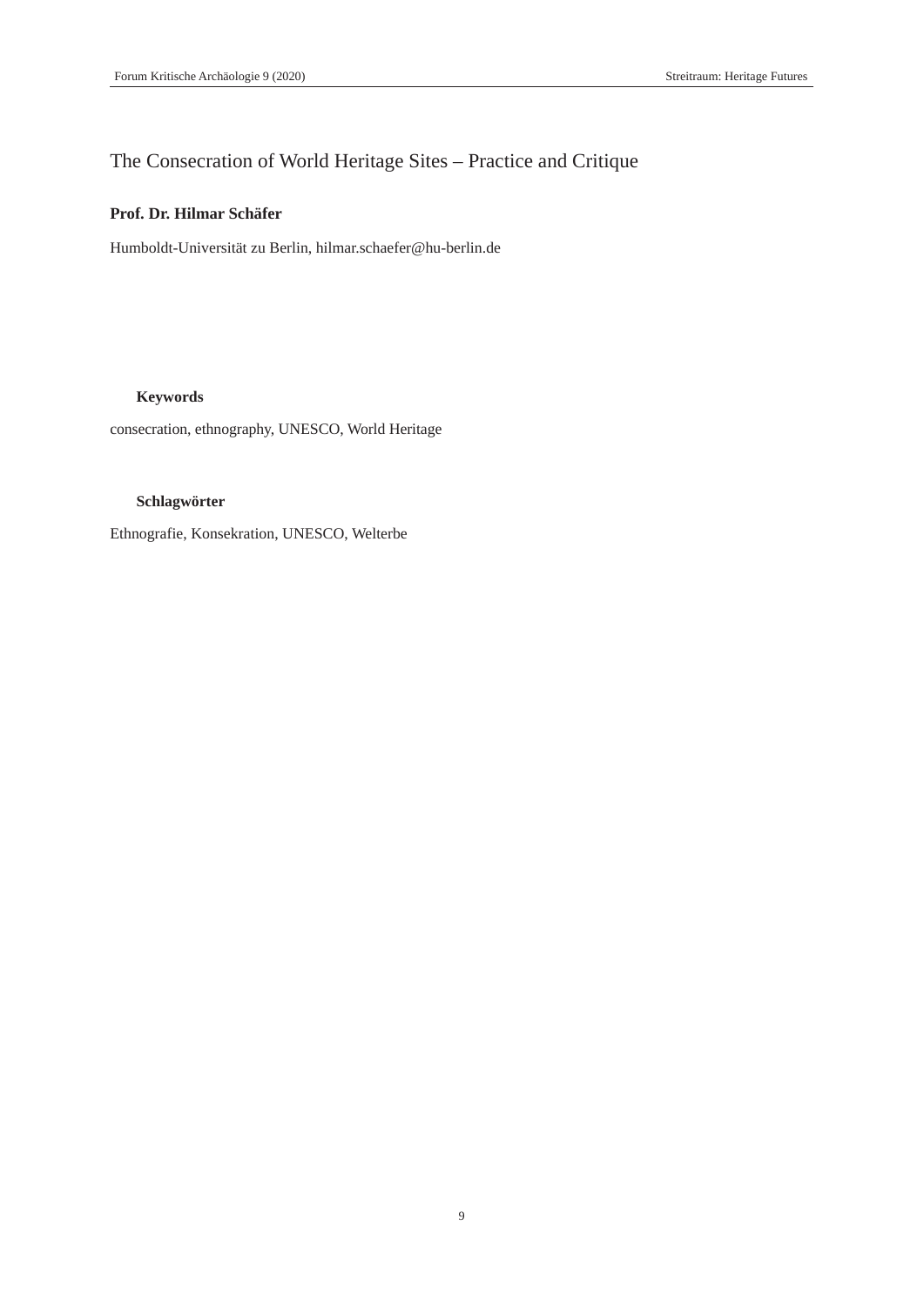In their work on heritage futures, Cornelius Holtorf and other colleagues go beyond situating archaeology, preservation, heritage and the discourses and practices connected with them in *contemporary societies* as critical heritage studies have rightly done. Instead, they reflect on the implications of archaeology and heritage for *future societies*. In his contribution, Holtorf engages with a recent study by Lewis Borck (2018) on heritage practices as futuremaking, which examines cultural heritage sites inscribed on the UNESCO World Heritage List for the regions of North America and the Caribbean. Borck draws on the notion of prefiguration – a very valuable analytic term in Holtorf's view – in order to describe how "archaeologists use the past in the present to construct a history for the production of the future" (Borck 2018: 232). He is concerned with the choice of sites included in the World Heritage List and thus with current archaeological preservation practices prefiguring – and distorting – the future look back into the past. He claims that with 55 out of 61 listed World Heritage Sites representing vertically-organized societies, the visible traces of Western and colonial societies are highly overrepresented in the regions of North America and the Caribbean. Thus, he worries that this distortion is creating "a hierarchical history [which will limit, HS] our ability to imagine, both implicitly and explicitly, alternative ways to organize collectively outside of top-down power structures" (Borck 2018: 234). While Holtorf is sympathetic to Borck's approach of drawing on the notion of prefiguration, he calls for more differentiation in this particular case.

Borck's observation is highly valuable for criticizing the general global misrepresentation of sites included in the World Heritage List. This fact has already been addressed for a long time both inside the UNESCO system itself, with general reflections on Eurocentrism and the imbalance of the World Heritage List (UNESCO 1994), and with the Nara process (Larsen 1995) and critical heritage studies (e.g. Byrne 1991; Kowalski 2011). I would follow Holtorf's argument that Borck wrongly singles out the contribution of World Heritage listings when it comes to prefiguring history in the future and agree that "there are many other and possibly more significant inspirations and sources for constructing future histories, ranging from educational curricula and mass media coverage to thriving intangible traditions and the reasoning of influencers or professional experts" (Holtorf *infra*: 3). Examining UNESCO World Heritage Sites in an isolated way thus does not make for the best-suited case study to support the claims Borck wants to make. If World Heritage Sites are studied to account for these research questions, it should always be in context with these other cultural practices and discourses that also have an effect on the politics of memory. One of these contexts is an aspect that both Borck and Holtorf are missing: UNESCO World Heritage listings are unparalleled in their effect of orienting global tourism. In an international economy of attention, with nation-states competing globally for their share in the tourist industry, the states use heritage as a resource in their struggles to be noticed globally as attractive destinations for tourism (English 2005; Bandelj and Wherry 2011). With 1.7 trillion US-dollars' worth of total international tourism exports, as the World Tourism Organization states in a report from 2019 (UNWTO 2019), tourism is a major force in the global economy. If and to what extent World Heritage Sites have an impact on shaping global heritage futures cannot be answered without looking at the dimensions and directions of global tourist flows. In this respect, the contribution of World Heritage Sites to heritage futures becomes evident.

In connection with this, there is another point that both Borck and Holtorf seem to miss or at least underestimate: the importance of heritage interpretation. The mere listing of a site in itself, as distorting as it may be in terms of global representation, does not say anything about its impact on its visitors. Instead, we should also take a close look at how the heritage values of each site are interpreted and communicated. One of the reasons why Western and colonial sites are nominated is that they can serve as sites of remembrance and also as sites for the critique and open discussion of the hierarchical political structures they represent. It is not the site in itself or the mere choice of its inclusion on the World Heritage List that matters, but the way it is embedded in practices of interpretation that makes a difference for the shape of heritage futures.

Holtorf's view on the UNESCO system seems too vindicating in the end when he writes that "the practices of the [World Heritage, HS] Convention are to a very high degree, and on a global scale, accessible, inclusive, and democratic, collectively fostering peace and security in the world" (Holtorf *infra*: 4). While I agree that the Convention is exceptional both in its global acceptance as a means for protecting cultural and natural heritage and also in international exchange and the understanding for cultural diversity it surely has created, this all-too-positive account misses many points where the UNESCO system currently is flawed or has been from the start. We need a more differentiated look at the consecration practices of World Heritage that should be grounded in sound ethnographic work (Brumann and Berliner 2016; Schäfer 2016, forthcoming; Brumann 2017; Meskell 2018).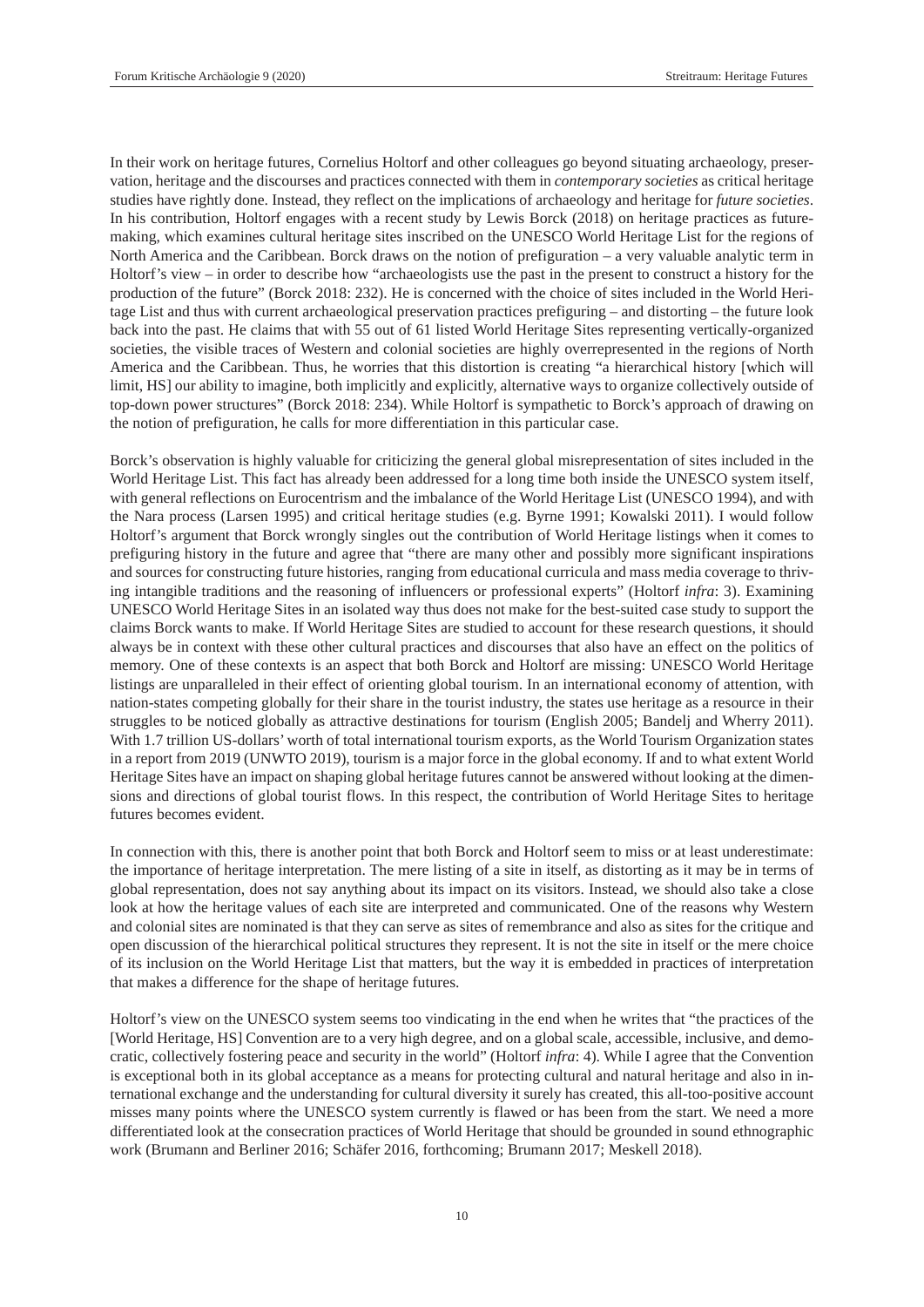I will give only three examples of why and where the World Heritage Convention is currently flawed. First of all, it is – due to the lack of other established international legal structures – a treaty between nation-states. Thus, while the system is democratic in the sense that state members to the Convention get to vote on the members of the World Heritage Committee and those members in turn get to vote on all issues of nomination and preservation pertaining to the Convention, it is a representative body of *governments* and not of the *people* living in the nation-states. There is little voice for the opposition in the World Heritage system. This becomes visible when tensions arise between governments and local communities, e.g., when the positions of indigenous people or other local stakeholders are disregarded for the sake of inscribing sites. As much as UNESCO and the World Heritage Centre are trying to increase community involvement, their power reaches its limits when it comes to the interests of nation-states and thus national governments (Kalaycioglu 2020).

Second, the Convention has seen a lot of "politicization" in recent years (without implying that it hasn't also been political before). Sadly, although it is still true that negotiations are mostly guided by what is emphatically called "the UNESCO spirit" amongst participants and what can actually be experienced in ethnographic observations at the committee meetings, world heritage nominations are increasingly prone to be instrumentalized for political purposes. This has become evident, for example, in all recent decisions regarding sites that form part of the conflict between Israel and Palestine, which have seen great diplomatic upheaval and the eventual departure of Israel from UNESCO. Another example are tensions between the Republic of Korea and Japan about acknowledging the role of Korean (and also Chinese) forced laborers at the Sites of Japan's Meiji Industrial Revolution. These sites could only be inscribed on the World Heritage List in 2015 after a huge, high-level diplomatic effort, yet the tensions remain on-going.

And third, there has also been a shift in the composition of the national delegations to the World Heritage Committee. As Bernd von Droste, the former director of the World Heritage Centre has observed, in the more recent development of the Convention since 2006 heritage experts in the delegations have increasingly been replaced with diplomats. Thus, Droste concludes that the composition of the World Heritage Committee "reflects elections of a diplomatic rather than technical character, which leads one to suspect that its work may be ruled by political trade-offs rather than by professional judgement" (Droste 2011: 38). I can confirm from ethnographic study of the Committee sessions that the role of experts' opinions differs heavily from delegation to delegation. In consequence, the decisions about which sites are inscribed on the World Heritage List are only in part guided by heritage professionals.

These three reasons again raise the question of whether UNESCO World Heritage designations are the best case in point for Borck if he wants to criticize *archaeological* preservation decisions. They show the deep entanglement of archaeological, heritage, economic and political issues in the processes of consecrating World Heritage Sites. Accordingly, the contribution of World Heritage to the formation of future histories is a complex matter.

If we want to understand this complexity, we need to take a close look at what actually happens in the processes of designating, nominating, evaluating, interpreting, and deciding about World Heritage Sites. This is why I would call for an interdisciplinary approach in understanding World Heritage that brings together experts with backgrounds in archaeology, heritage management and interpretation, political science, ethnography, sociology and others.

#### **References**

- Bandelj, Nina and Frederick F. Wherry, eds. 2011. *The Cultural Wealth of Nations*. Stanford: Stanford University Press.
- Borck, Lewis. 2019. Constructing the Future History: Prefiguration as Historical Epistemology and the Chronopolitics of Archaeology. *Journal of Contemporary Archaeology* 5 (2), 229-238. Available online only, https:// doi.org/10.1558/jca.33560 (last accessed 11.10.2019).